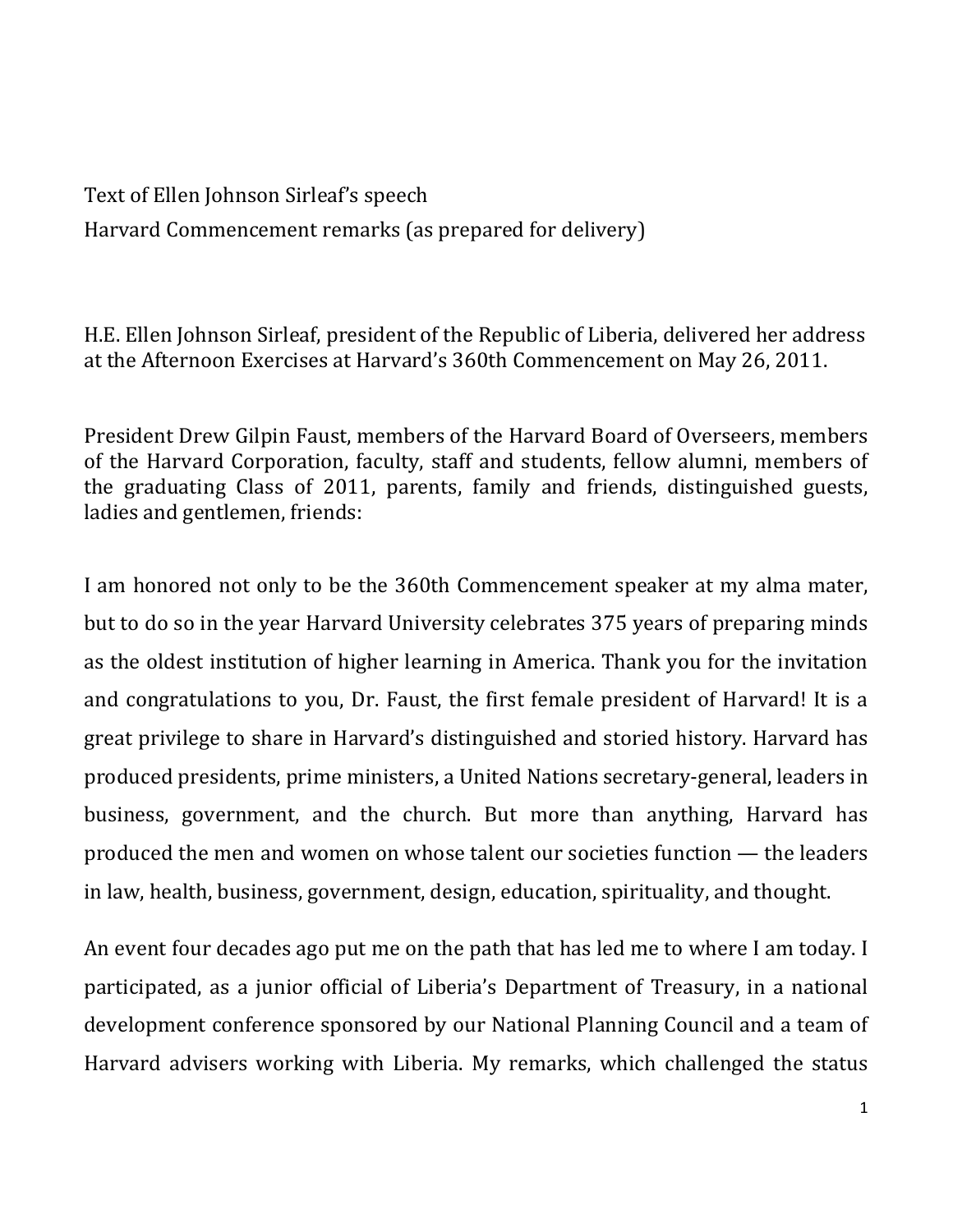quo, landed me in my first political trouble. The head of the Harvard team, recognizing, in a closed society, the potential danger I faced, facilitated the process that enabled me to become a Mason Fellow at the Kennedy School of Government. The Mason Program provided me with the opportunity to study a diversified curriculum for a master's degree in public administration. Perhaps more importantly, in terms of preparation for leadership, the program enabled us to learn and interact with other Fellows and classmates who represented current and potential leaders from all continents.

I engaged, thrilled to be among the world's best minds, yet overwhelmed by the reality of being a part of the world's most prestigious institution of learning. As a result, I did things that I should have done, like studying hard, going to the stacks to do the research for the many papers and for better knowledge of the history of my country. I notice a few blank stares  $-$  evidence of the generation gap  $-$  so let me explain: the *stacks* contained *books*, which people used to write, and other people used to read, before Google Scholar was created. I also did things that I should not have done, like exposing myself to frostbite when I joined students much younger than I to travel by bus to Washington, D.C., to demonstrate against U.S. involvement in the Vietnam War.

It is difficult to imagine achieving all that I have, without the opportunity to study at Harvard. It is, therefore, for me a profound honor to be counted as an alumna. I salute my fellow graduates who share that rich heritage of academic excellence and the pursuit of truth.

In preparation for this Address, I was pleasantly surprised to learn how far back Liberia's connection to Harvard goes. The establishment of the Liberia College (now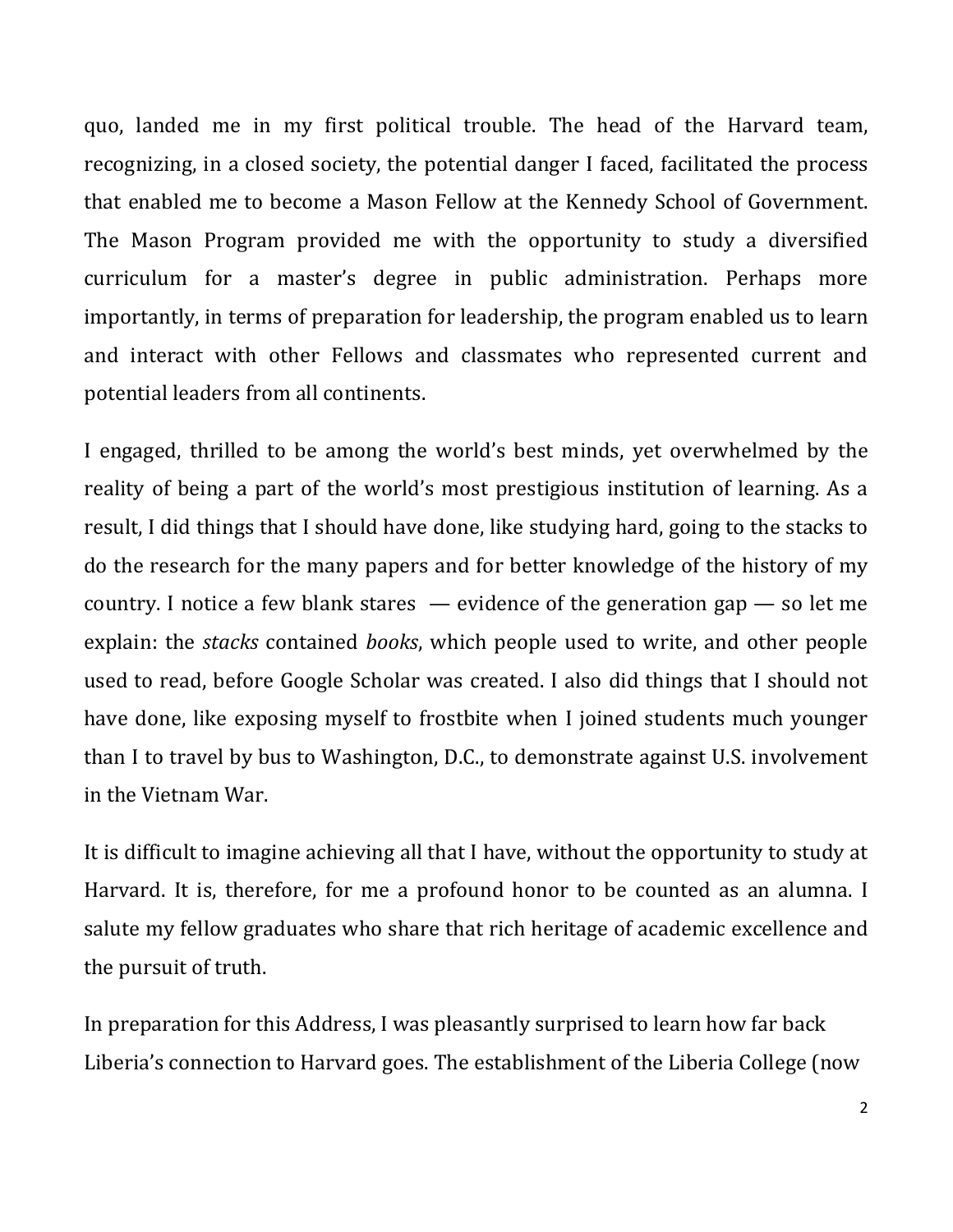the University of Liberia) in 1862, the second-oldest institution of higher learning in West Africa, was led and funded by the Trustees of Donations for Education in Liberia. Simon Greenleaf, the Harvard College law professor who drafted Liberia's Independence Constitution of 1847, was the founder and president of the Trustees of Donations for Education in Liberia.

The first Liberian graduate of Harvard did so in 1920, and since then there has been a steady trail of Liberians to Cambridge. Most of them returned home to pursue successful careers.

Thank you, Harvard, and thank you to the many Mason Program professors, dead and alive, for the compliments you paid when my papers and interventions were top rate, and for the patience you showed when I struggled with quantitative analysis.

The self-confidence, sometimes called arrogance, that comes from being a Harvard graduate can also lead one down a dangerous path. It did for me. One year after my return from Cambridge, I was at it again, in a Commencement Address at my high school alma mater. I questioned the government's failure to address long-standing inequalities in the society. This forced me into exile and a staff position at the World Bank. Other similar events would follow in a life of in and out of country, in and out of jail, in and out of professional service. There were times when I thought death was near, and times when the burden of standing tall by one's conviction seemed only to result in failure. But through it all, my experience sends a strong message that failure is just as important as success.

Today I stand proud, as the first woman president of my country, Liberia. This has allowed me to lead the processes of change, change needed to address a longstanding environment characterized by awesome challenges: a collapsed economy,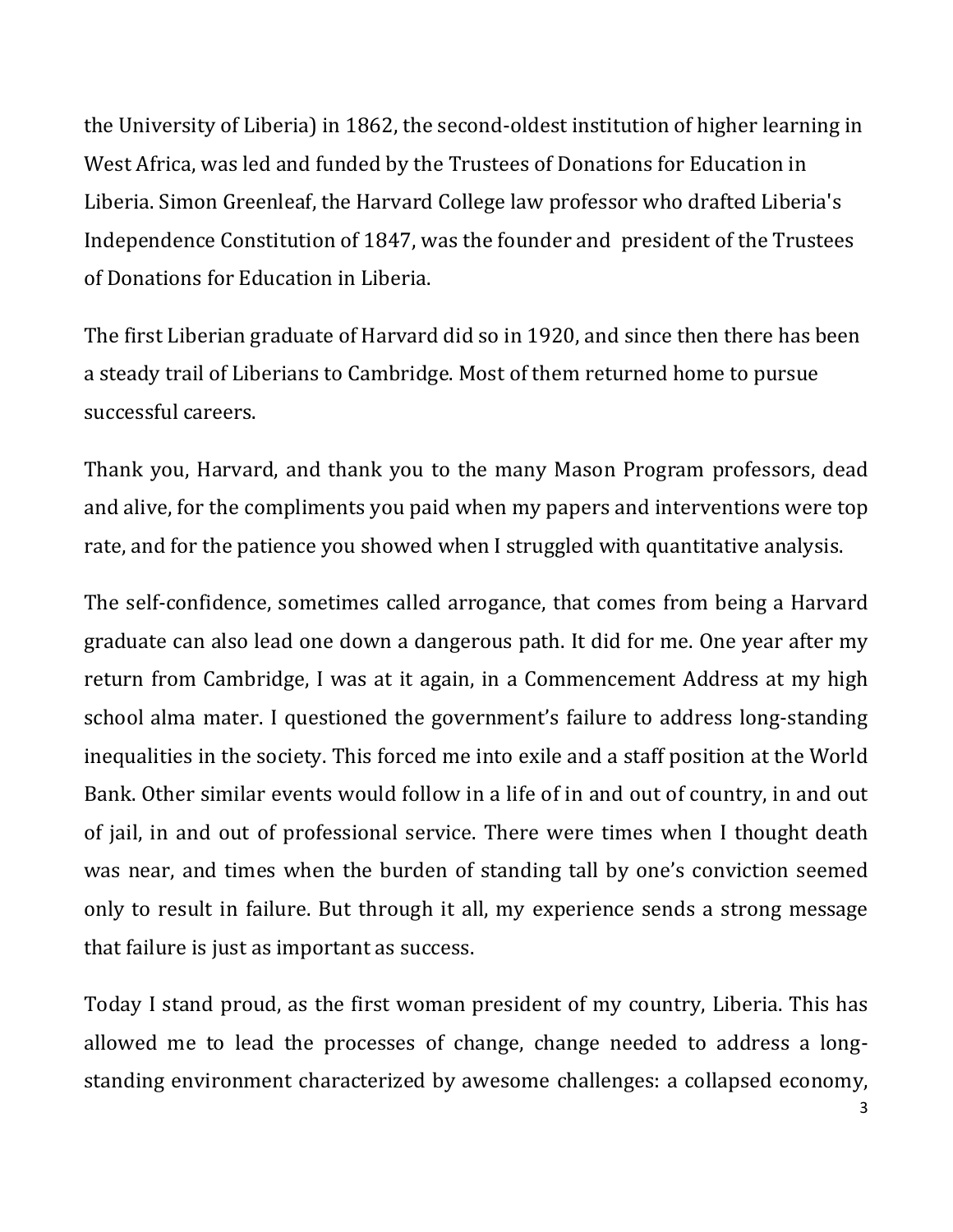huge domestic and external debt arrears, dysfunctional institutions, destroyed infrastructure, poor regional and international relationships, and social capital destroyed by the scourge of war.

After election, I moved quickly in mobilizing our team, sought support from partners, and tackled the challenges. In five years, we formulated the laws and policies and strategies for growth and development. We removed the international sanctions on our primary exports; introduced and made public a cash-based budget; increased revenue by over 400 percent; and mobilized foreign direct investment worth 16 times the size of the economy when I assumed office. We built a small and professional army and coast guard, and moved the economy from negative growth to average around 6 percent. We have virtually eliminated a \$4.9 billion external debt, settled a large portion of international institutional debt, as well as domestic arrears and suppliers' credit. We restored electricity and pipe-borne water, lacking in the capital for two decades; reconstructed two modern universities and rural referral hospitals; constructed or reconstructed roads, bridges, schools, training institutions, local government facilities, and courts throughout the country; established and strengthened the institutional pillars of integrity; decentralized education by establishing community colleges; brought back the Peace Corps; and mobilized financial and technical resources from U.S. foundations, sororities, and individuals for support of programs aimed at the education of girls, the empowerment of adolescent youth, and improved working conditions for market women.

Nevertheless, the challenges for sustained growth and development remain awesome. Our stability is threatened by the thousands of returnees from U.S. prisons and regional refugee camps, the bulk of whom are lacking in technical skills.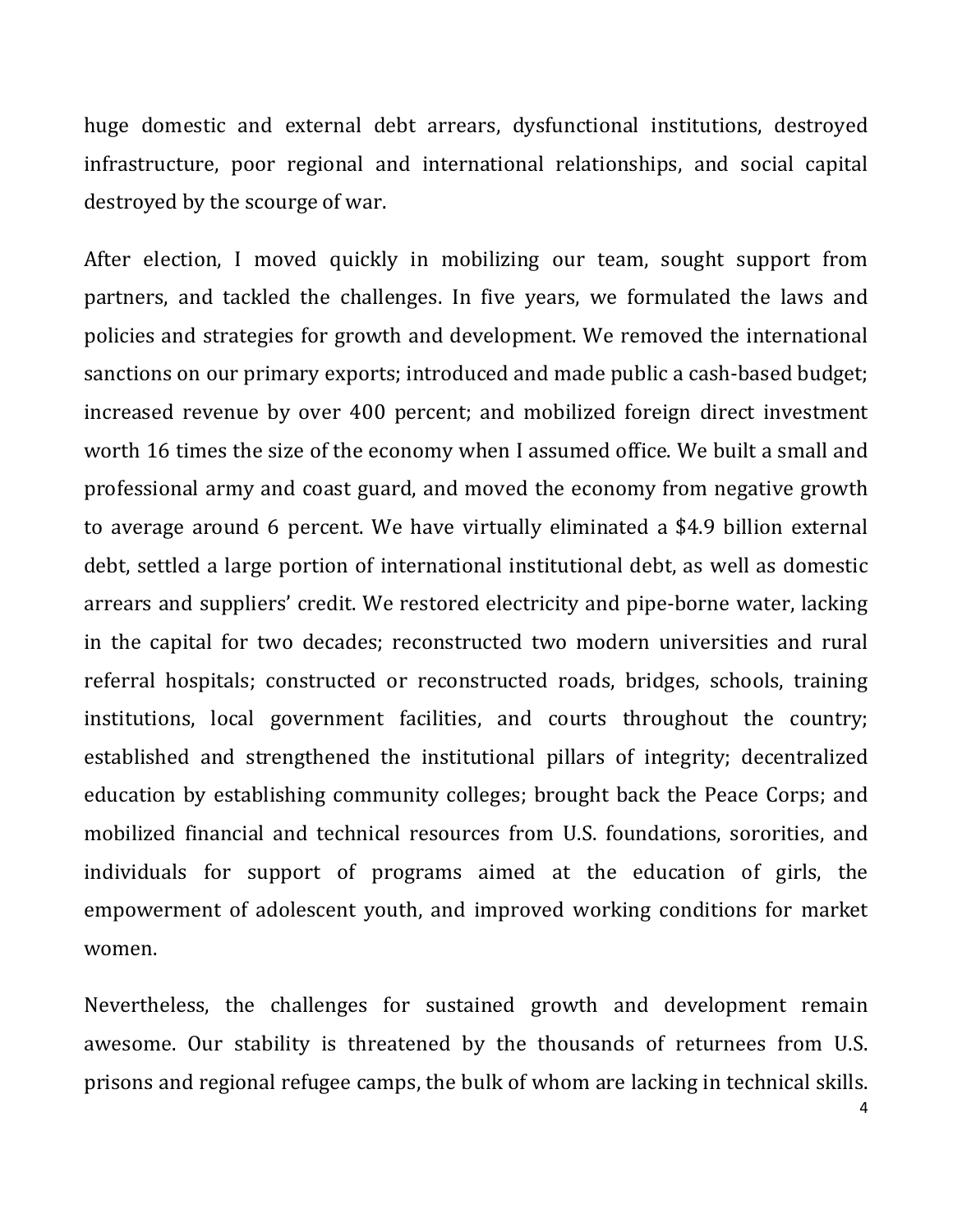Our peace is threatened by the challenging neighborhood where we live: two of our three neighbors have either experienced, or narrowly avoided, civil war in the past year, and we patiently host their refugees, since not even a decade ago it was they who hosted so many of us. Implementation of our economic development agenda is constrained by low implementation and absorptive capacity, which means that we are not constrained by funding alone. Plans to enhance performance in governance move slower than desired due to long-standing institutional decay and a corrupted value system of dishonesty and dependency. The development of infrastructure is constrained by the high capital cost of restoration, brought about by the lack of maintenance and exacerbated by wanton destruction over two decades of conflict.

Yet, today, we are proud that young Liberian children are back in school, preparing themselves to play a productive part in the new Liberian society. Our seven-yearolds do not hear guns and do not have to run. They can smile again. We can thus say with confidence that we have moved our war-torn nation from turmoil to peace, from disaster to development, from dismay to hope. And it was the Liberian women who fought the final battle for peace, who came, their number and conviction the only things greater than their diversity, to demonstrate for the end to our civil war. I am, therefore, proud to stand before you, humbled by the success in representing the aspirations and expectations of Liberian women, African women, and, I dare to say, women worldwide.

Today I stand equally proud, as the first woman president of our African continent, a continent that has embraced the process of change and transformation. I am proud that Liberia became a beacon of hope in Africa. With few notable exceptions, Africa is no longer a continent of countries with corrupt big men who rule with iron fists. It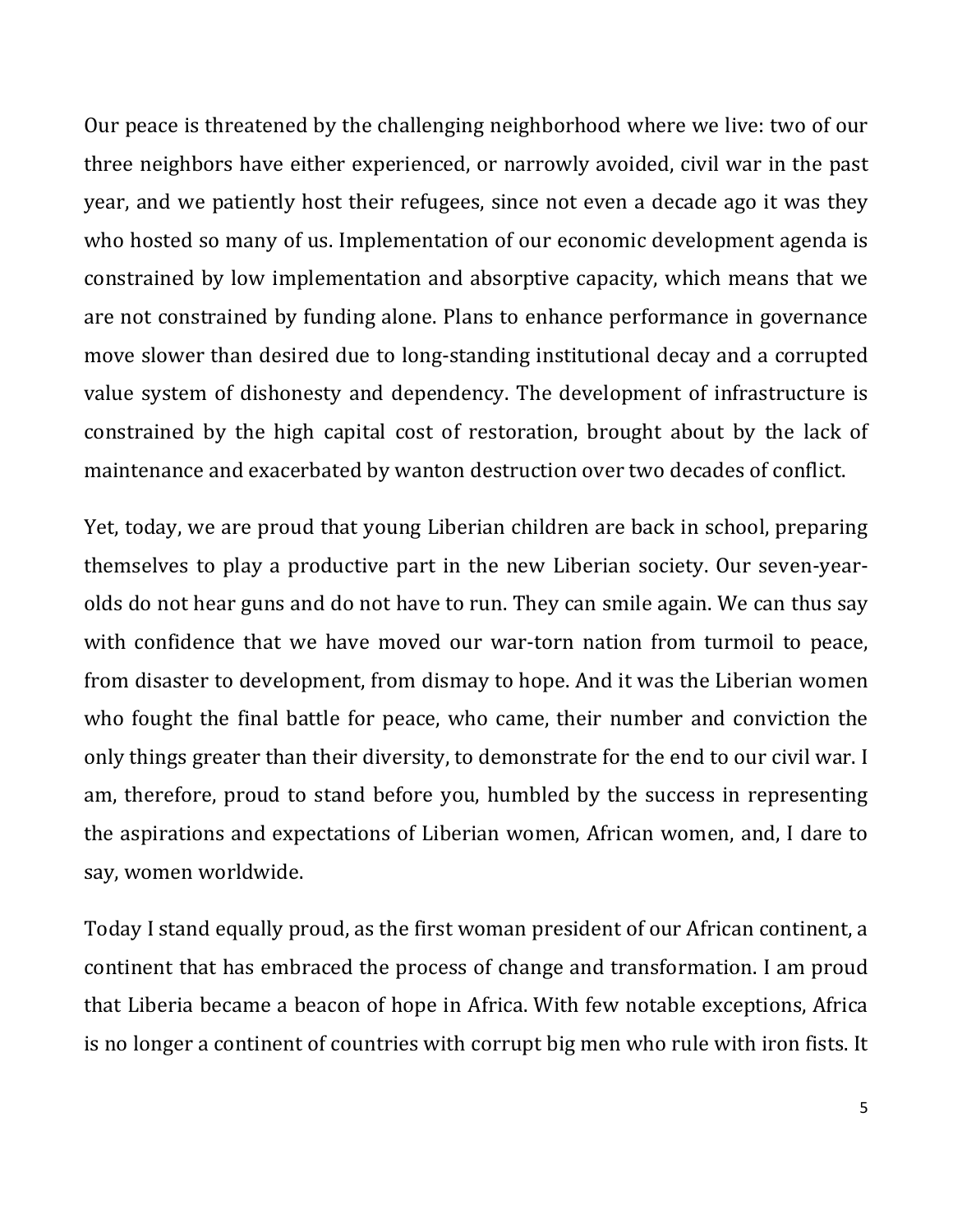is no longer the Dark Continent in continual economic free fall, wallowing in debt, poverty and disease.

When he addressed the Ghanaian Parliament in 2009, President Barack Obama reminded the people of Africa that it would no longer be the great men of the past who would transform the continent. The future of all of our countries is in the hands of the young people, people like you, Obama said, "brimming with talent and energy and hope, who can claim the future that so many in previous generations never realized."

While many challenges persist, times have changed and the world you enter today, graduates of the Class of 2011, is much more accountable than the one we faced. At the beginning of this year, 17 elections were scheduled across our continent. In 1989, there were three democracies in sub-Saharan Africa; by 2008, there were 23. That is progress. This is a significant improvement from the days when violent overthrows were the default means of transition. A clear example stands out in West Africa. Although they did not get as much focus as postelection violence in Côte d'Ivoire, Niger and Guinea proved exemplary where the military oversaw democratic elections, turned power over to the civilian government, and returned to the barracks. In the case of Côte d'Ivoire, the Economic Community of West African States (ECOWAS) and the African Union recognized a nonincumbent as the legitimate winner. That, again, is progress.

We also see evidence of this progress in the African economy, which has been growing at more than 5 percent over the past decade. A recent African Development Bank report measured the rise of the middle class in Africa, totaling 313 million out of 1 billion Africans. The countries experiencing exceptional growth in their middle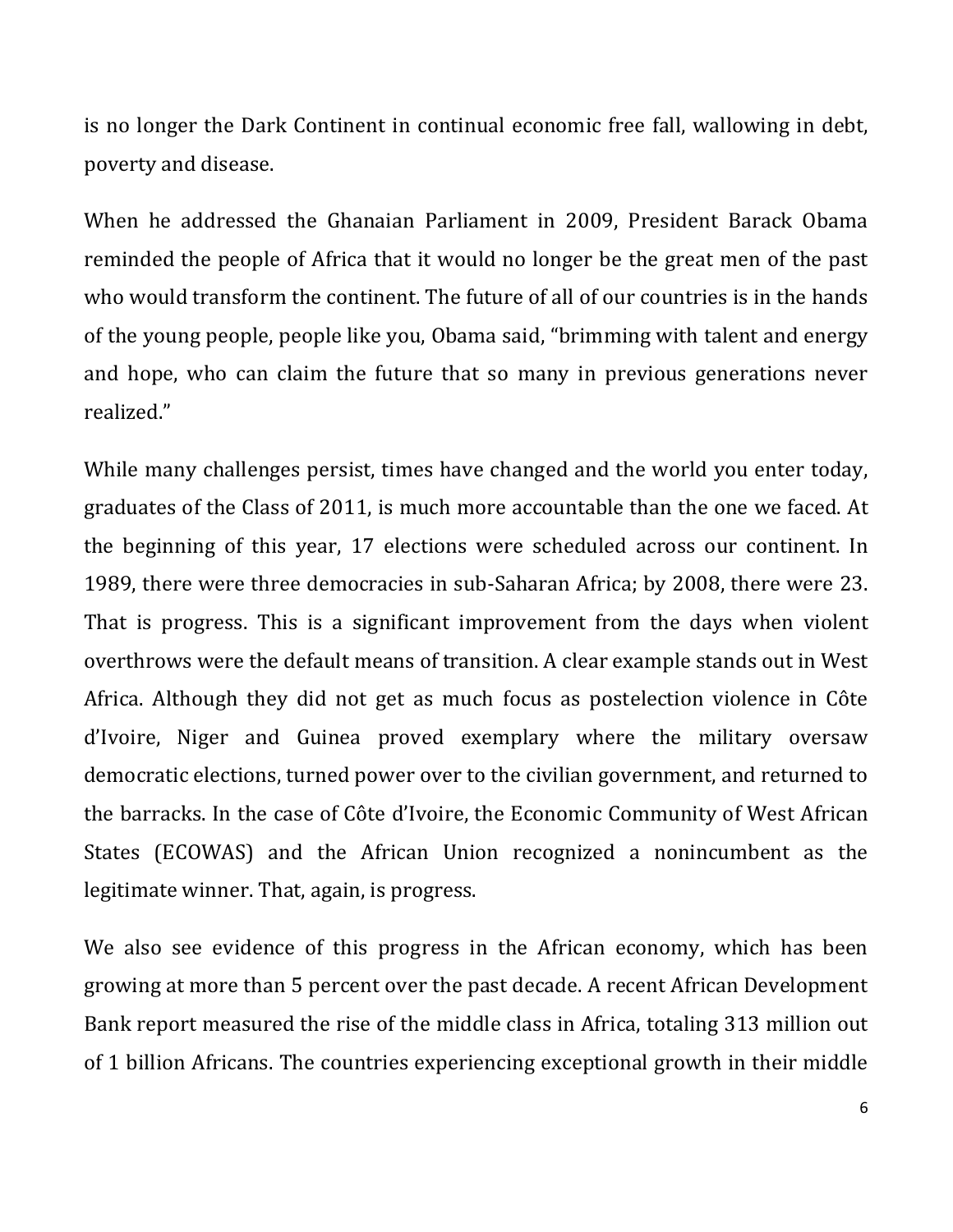class include Ghana, Mozambique, Mali, Tanzania, Cape Verde, Botswana, Burkina Faso, and Rwanda. This middle class is changing the face of Africa. We are moving away from dependence on extractive industries and agriculture. There is a rising consumer class that helped brace Africa during the global economic crisis. This is emblematic not only of the progress in purchasing power in Africa, but in the progress that means you can still put food on the table for your family when the rains fail, that you can engage intelligently in political debates and hold your leaders accountable.

Instability and years of conflict in Liberia have pushed us to the bottom of this table in terms of the size of our middle class. We stubbornly refuse to accept this and are preparing a new development agenda that aims, through proper allocation of our natural resources, to graduate Liberia from development assistance in 10 years, and propels us to a middle-income country by 2030.

As Africa charts its economic path, we are taking advantage of South-South partnerships as China, India, and Brazil, not to mention Nigeria and Ghana, become more significant partners in our economic expansion. Their experience is closer to ours, and our cooperation going forward will be crucial.

Even as the African renaissance appears on course, we must recognize that some of this progress is driven by the same forces of commodity demand that led to temporary gains four decades ago. We are the source of raw materials, now to India and China as well as the Western world, yet we generate the least profits from these exhaustible resources. Moreover, we remain vulnerable to external price shocks and receive very little transfer of technology, or growth in related industries. Until we begin to make products to sell, build better road and rail systems, and improve the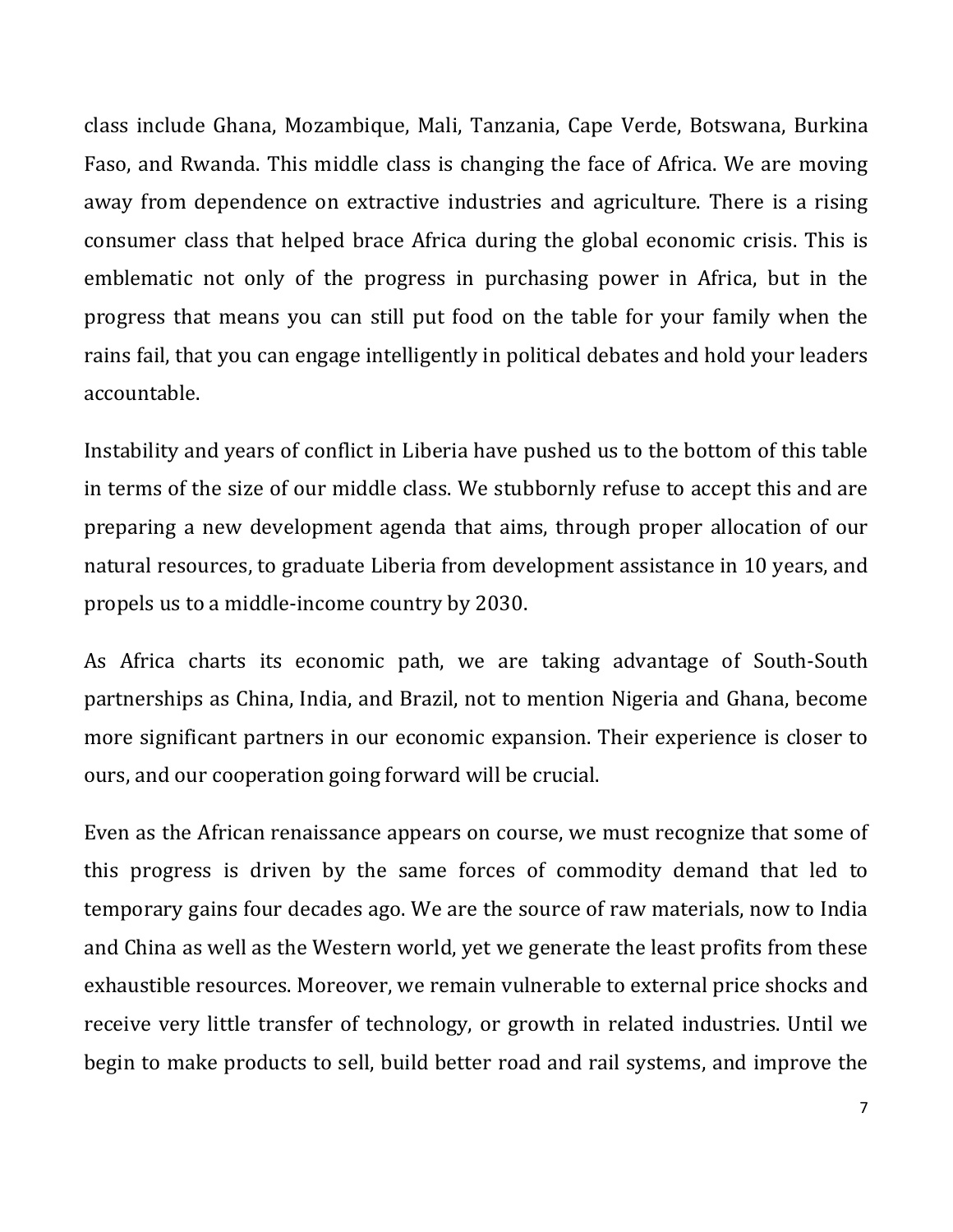easy movement of people and goods across our borders; until we supply the engineers and geologists and marketers of our resources, our middle class will remain stunted.

In spite of these needs, and the fundamental economics of resource extraction, everywhere I travel in Africa, I see signs of a continent rising. We are producing more, manufacturing more, trading more, and cooperating more. Words like accountability, transparency, and reform are not just the calling card of some foreign donor; they are the words that must adjudicate closed-door decisions for those governments in Africa that seek re-election. There is a growing consensus on these issues, giving me great optimism about the future of Africa's common economy and democratic prospects.

I am excited about Africa's future, and more so about Liberia's future. In a few months, the Liberian people will have the opportunity to select their political leadership. This means that Liberia will know a second peaceful democratic transition in six years: this in a country that was riven by political rivalries, tribalism, and civil war for two decades. It is, nonetheless, with cautious optimism that we approach this event and the future. Anxieties remain because we know that as impressive as Liberia's rebirth has been, our achievements remain fragile and reversible.

I have no personal anxieties, however, for in a decades-long career in public service, I have learned many lessons that I can share with you today. In my journey, I have come to value hope and resilience. As an actor in Liberia's history as it has unfolded over the last 40 years, I have seen these characteristics come full circle. I was there in the early '70s, a decade after the independence movement had swept across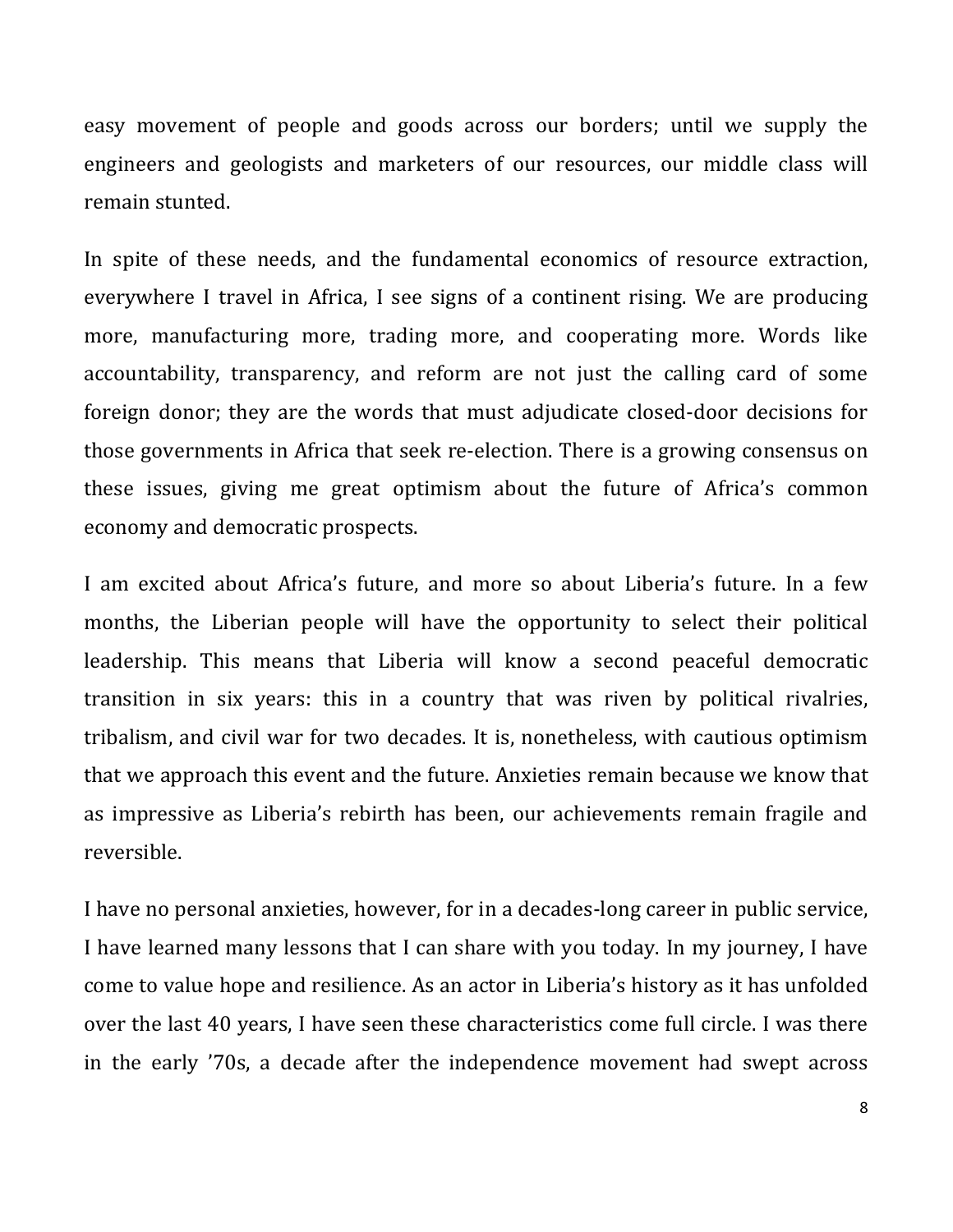Africa. Back then, the future appeared full of endless possibilities. Then across the continent there was a gradual descent into militarism, sectarian violence, and divisive ethnic politics. But I have been blessed with the opportunity to watch and participate as not only my nation but other African countries rise out of the ashes of war. With cautious optimism, it is my hope that I will continue to lead Liberia to consolidate and realize the dividends of peace.

As much as I have lived and experienced, what you graduates will know and do will far exceed it. History, it seems, is speeding up. After graduation, you leave the relative security, predictability, and certainty of these walls for a world full of uncertainties. Across the globe, entire societies are being transformed, new identities forged, and national stories retold. People your age across the world are becoming increasingly vocal about how they are governed and by whom. Old templates of control have been overturned as States struggle internally with issues about national character and destiny. People who, heretofore, had no say in those conversations are asserting themselves and taking a place at the table, with or without an invitation.

Ten years ago, information about the tragic events of September 11 came to us mainly through traditional media: radio, television, and ... cnn.com. There was no Facebook, no YouTube, no Twitter and all the other social networking sites that my grandchildren now take for granted. In the intervening 10 years, young people like yourselves have gone on to use technology to improve the overall quality of life and created wealth. In those 10 years, the world has become smaller and more connected. The complex financial instruments of 10 years ago would seem quaint to the hedge funds and investment banks of today. In those 10 years, our markets and economies have become more connected and adjusted faster.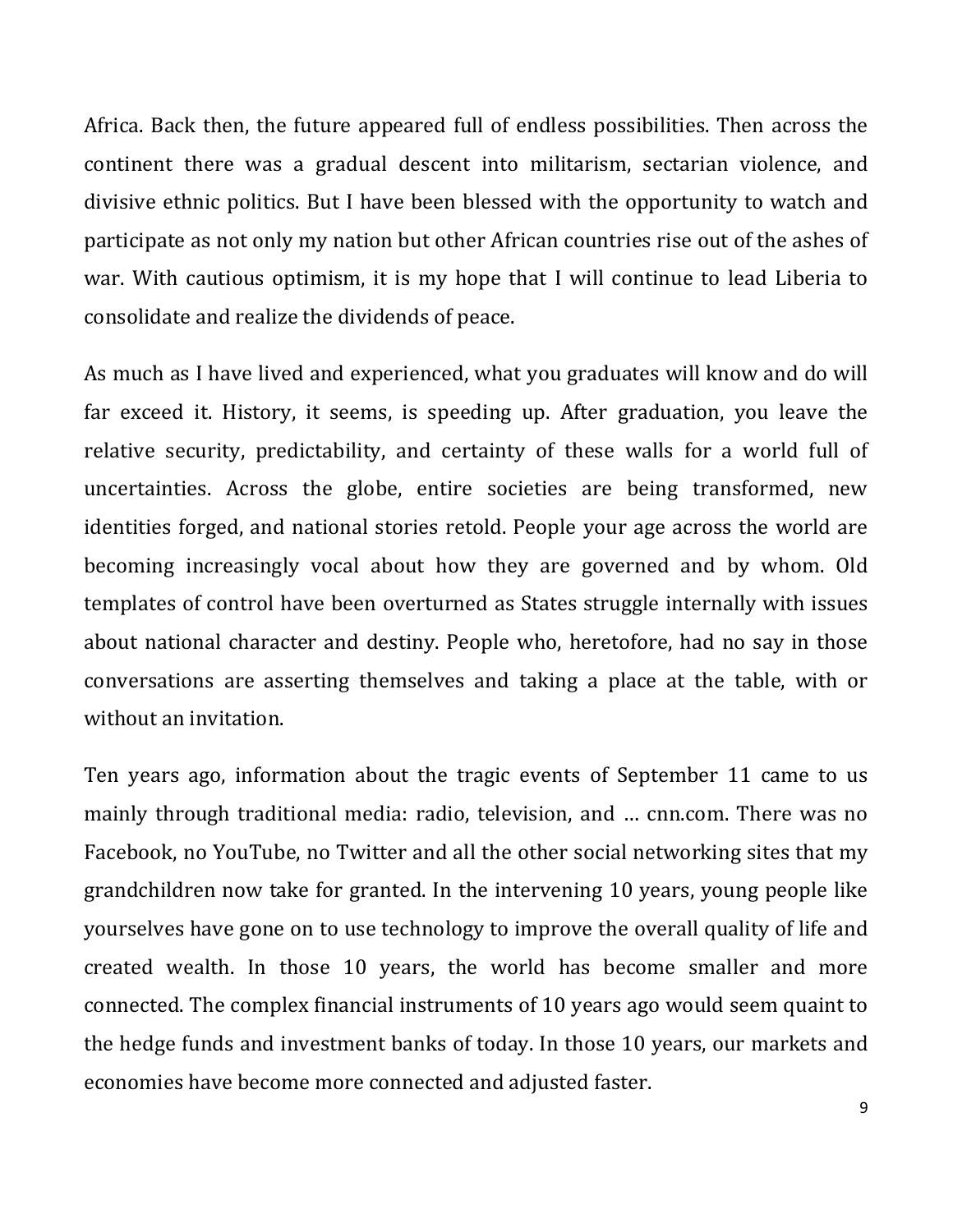Just six months ago, the Tunisian revolution began, leading rapidly and inexorably to fundamental change across North Africa and the Middle East. Could this have happened without digital social media, or without heightened correlation of food prices across time and space? Could this have happened just 10 years ago, with the same preconditions but a different degree of connectivity? Can you imagine what the next 10 years will bring? The next 50?

In the time even before Friendster succumbed to Facebook, our world went through phases of transformation, and Harvard graduates, students, faculty, and commencement speakers have been key actors, writers, and chroniclers of those changes. In 1947, U.S. Secretary of State George Marshall stood in this very Yard before a graduating class such as this one to announce the plan to salvage Europe after the devastation caused by the Second World War:

He began, "I need not tell you, gentlemen, (I don't know where the ladies were) that the world situation is very serious. But to speak more seriously" — Marshall said as he went on to advocate the well-known Marshall Plan. In time, we saw a rebounded Europe, and the subsequent rise of East Asia, have been the catalyzing forces behind Africa's own recent progress.

When President John F. Kennedy, another Harvard graduate, spoke to this audience in 1956 as the junior senator from Massachusetts, he analyzed the tension between politicians and intellectuals. Of the politicians, Kennedy said, "We need both the technical judgment and the disinterested viewpoint of the scholar, to prevent us from becoming imprisoned by our own slogans." In newly democratic societies, where ballots are marked with distinctive icons as well as names since many voters remain illiterate, the danger of sloganeering political populism is only greater, and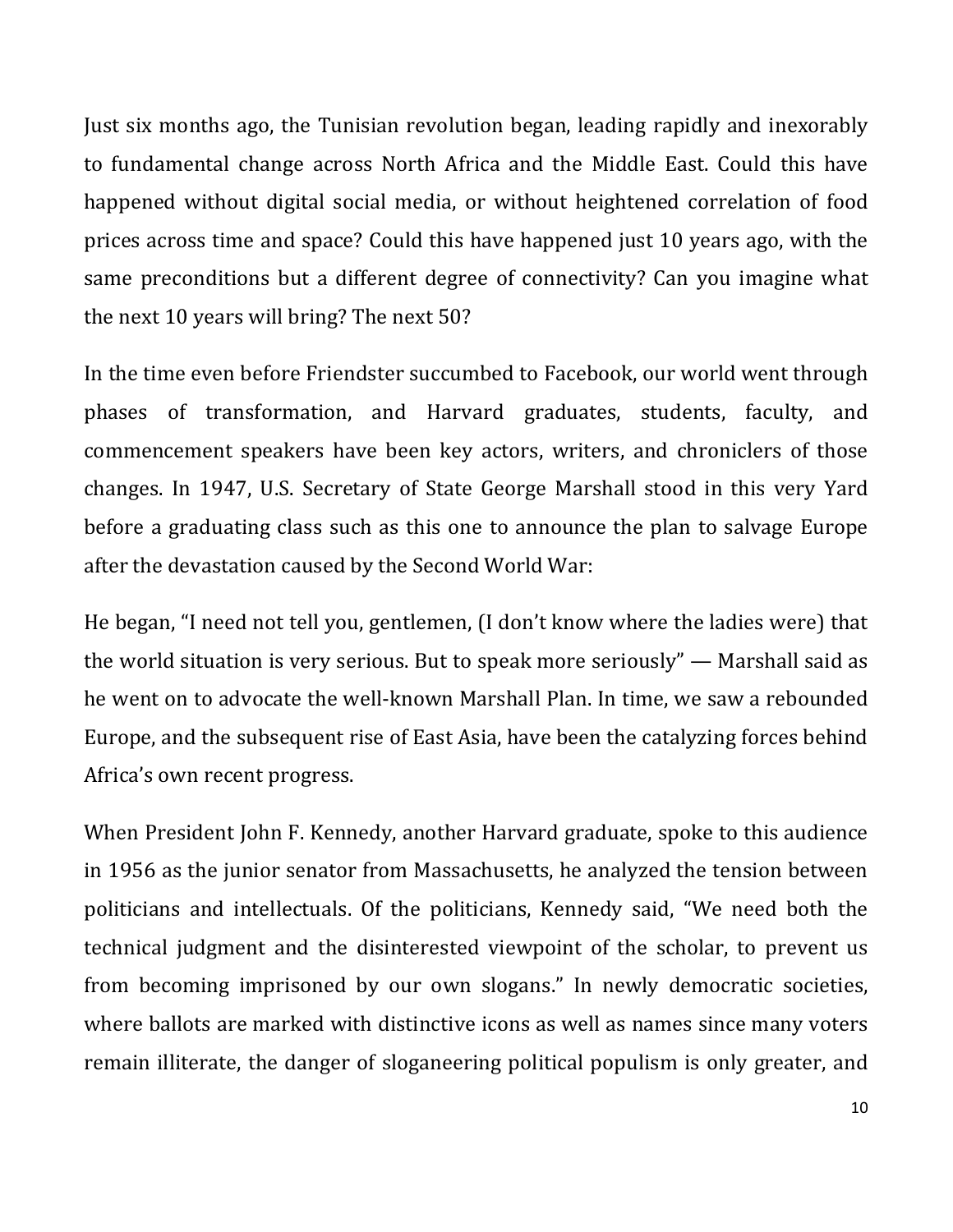can lead down the road of war, not just bad policy choices. Kennedy, of course, would go on to launch the Peace Corps, which has impacted the lives of millions throughout the world by bringing Americans across the ocean, teaching students and training teachers, and making our world a smaller place.

Ralph Ellison, speaking at the 1974 Commencement, told the graduates and alumni: "Let us not be dismayed, let us not lose faith simply because the correctives we have set in motion, and you have set in motion, took a long time." Ellison believed that despite the challenge, the chance for national regeneration was there.

In the more recent past, Bill Gates, a famous Harvard attendee, has made our world smaller still by having all of us speak the same dialect, by connecting us electronically and opening doors that just one generation ago seemed to belong to the realm of science fiction. Today, because of him, we are closer to living in a global village.

With the election of Harvard graduate Barack Obama to the presidency of the United States, the face of American politics has been altered for good. In the sea change that his election represents, let me remind you, America, that Liberia has you beat on one score: We elected our first female president, perhaps 11 years before the United States might do so.

Today, I share more than a Harvard background with you. In a way, this is also a commencement year for me. Just as you end one journey today and begin the next, so too do I in November. As my first term as the president of Liberia comes to an end, I will be standing for re-election. The person who claims to be the strongest opposition contender is a Harvard graduate. But I want you to know that the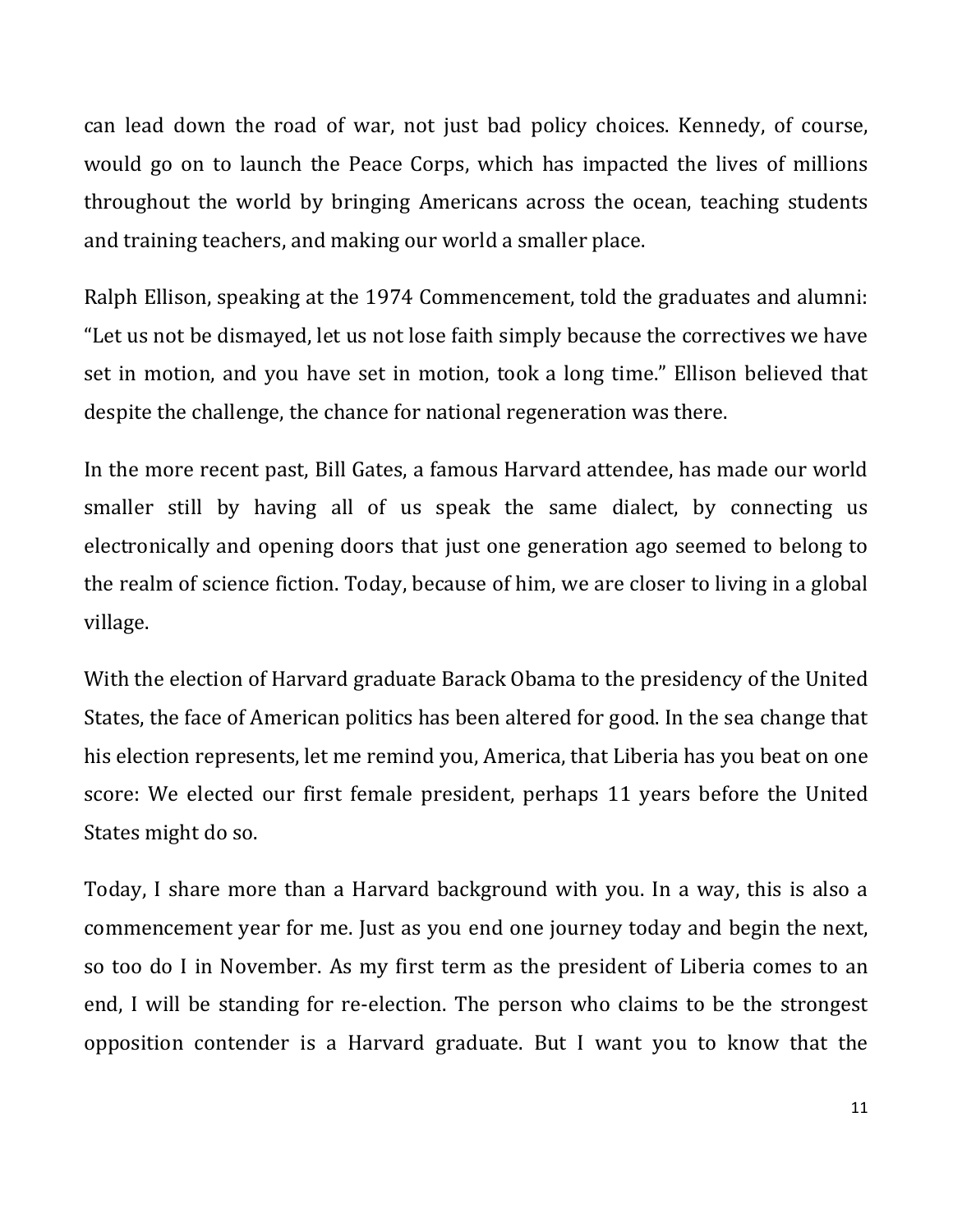incumbent, who is also a Harvard graduate, is determined to win. The relationship between Harvard and Liberia is thus secured and in good hands!

Harvard Graduates, Class of 2011: I urge you to be fearless about the future. Just because something has not been done yet, doesn't mean it can't be. I was never deterred from running for president just because there had never been any females elected head of state in Africa. Simply because political leadership in Liberia had always been a "boys' club" didn't mean it was right, and I was not deterred. Today, an unprecedented number of women hold leadership positions in our country, and we intend to increase that number.

As you approach your future, there will be ample opportunity to become jaded and cynical, but I urge you to resist cynicism — the world is still a beautiful place and change is possible. As I have noted here today, my path to the presidency was never straightforward or guaranteed. Prison, death threats, and exile provided every reason to quit, to forget about the dream, yet I persisted, convinced that my country and people are so much better than our recent history indicates. Looking back on my life, I have come to appreciate its difficult moments. I believe I am a better leader, a better person with a richer appreciation for the present because of my past.

The size of your dreams must always exceed your current capacity to achieve them. If your dreams do not scare you, they are not big enough. If you start off with a small dream, you may not have much left when it is fulfilled because along the way, life will task your dreams and make demands on you. I am, however, bullish about the future of our world because of you. We share one defining characteristic that prepares us to transform our world — we are all Harvard University graduates.